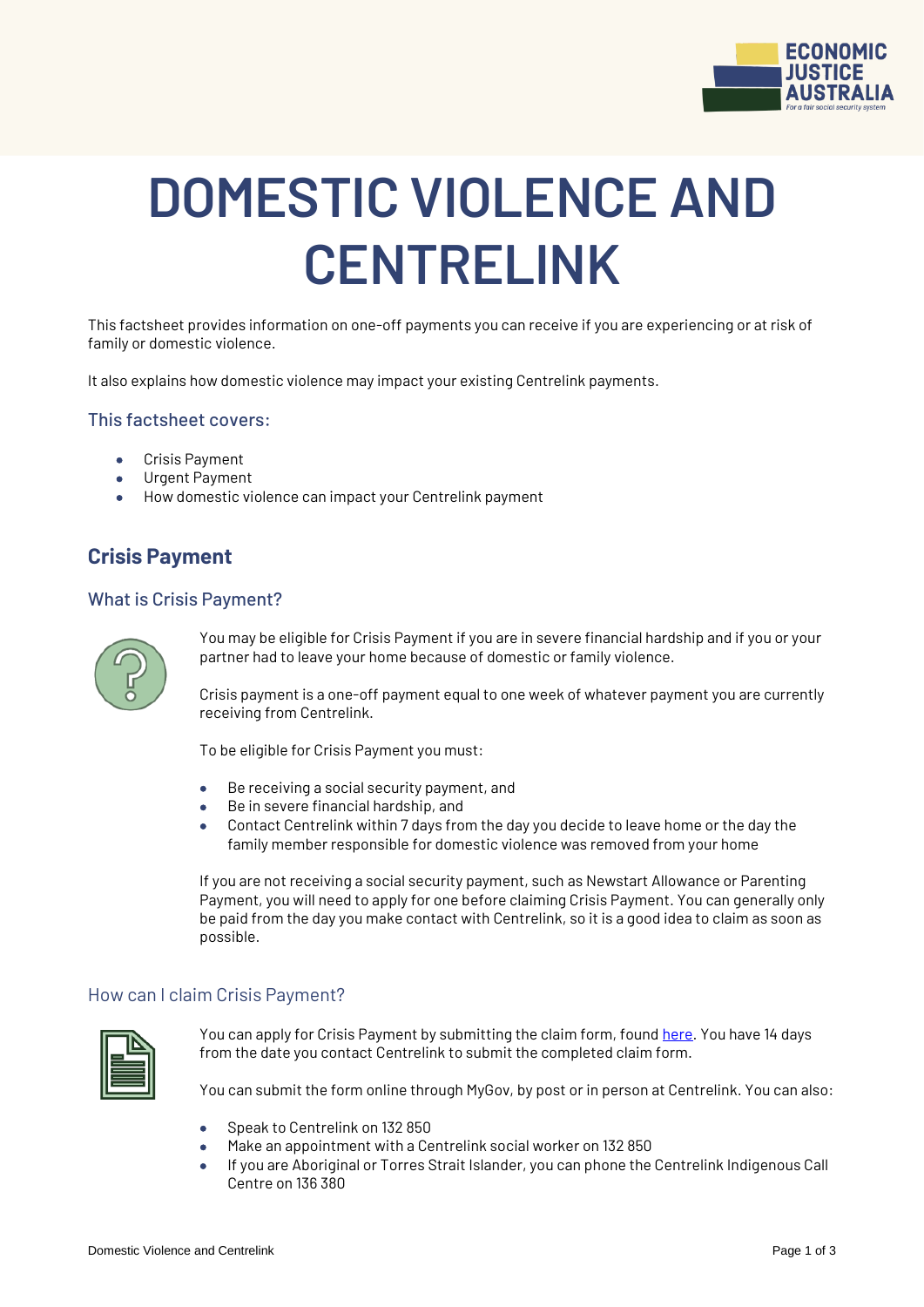

 If you are from a non-English speaking background, you can speak to a Centrelink employee in your preferred language by calling 131 202, or speak to Centrelink through an interpreter by calling 131 450

If you attend court for a domestic violence protection order, there may be a Centrelink social worker available there to help you with your claim.

For immediate assistance, go to your local Centrelink office.

## What do I need to tell Centrelink when I apply for Crisis Payment?



It is important that you provide Centrelink with as much information as possible.

Some documents that may assist Centrelink in assessing your claim are:

- Documents from the police or court about the domestic violence, such as protection orders and police reports
- Letters or reports from doctors / councillors / caseworkers / social workers / domestic violence services / community agencies
- Personal statements or statements from family or friends or statutory declarations.
- If you have not been receiving a Centrelink payment you will need original identity documents for yourself and children such as birth certificates, passports, marriage certificates, immigration documents
- Information about your new details such as new address, phone contacts and bank accounts in your own name
- Any information about your situation such as income and assets

A Centrelink social worker will usually be involved in assessing the circumstances of domestic violence.

If you are concerned about Centrelink contacting certain people to assess your claim, make sure you tell Centrelink when you apply.

# **Urgent Payment**

## What is an Urgent Payment?



You may be eligible for an Urgent Payment if you are experiencing severe financial hardship because of exceptional and unforeseen circumstances such as domestic violence.

An Urgent Payment is **not** an additional payment. It is an instalment of your usual Centrelink payment paid to you earlier than you would normally receive it. If you receive an Urgent Payment, to pay it back you will receive less money on the day you normally receive your Centrelink payment.

## How can I claim an Urgent Payment?



You can apply for Urgent Payment online through MyGov or the Express Plus app, by phone, by post or in person by submitting th[e Application for Advance Payment](https://www.humanservices.gov.au/individuals/forms/ss352) form.